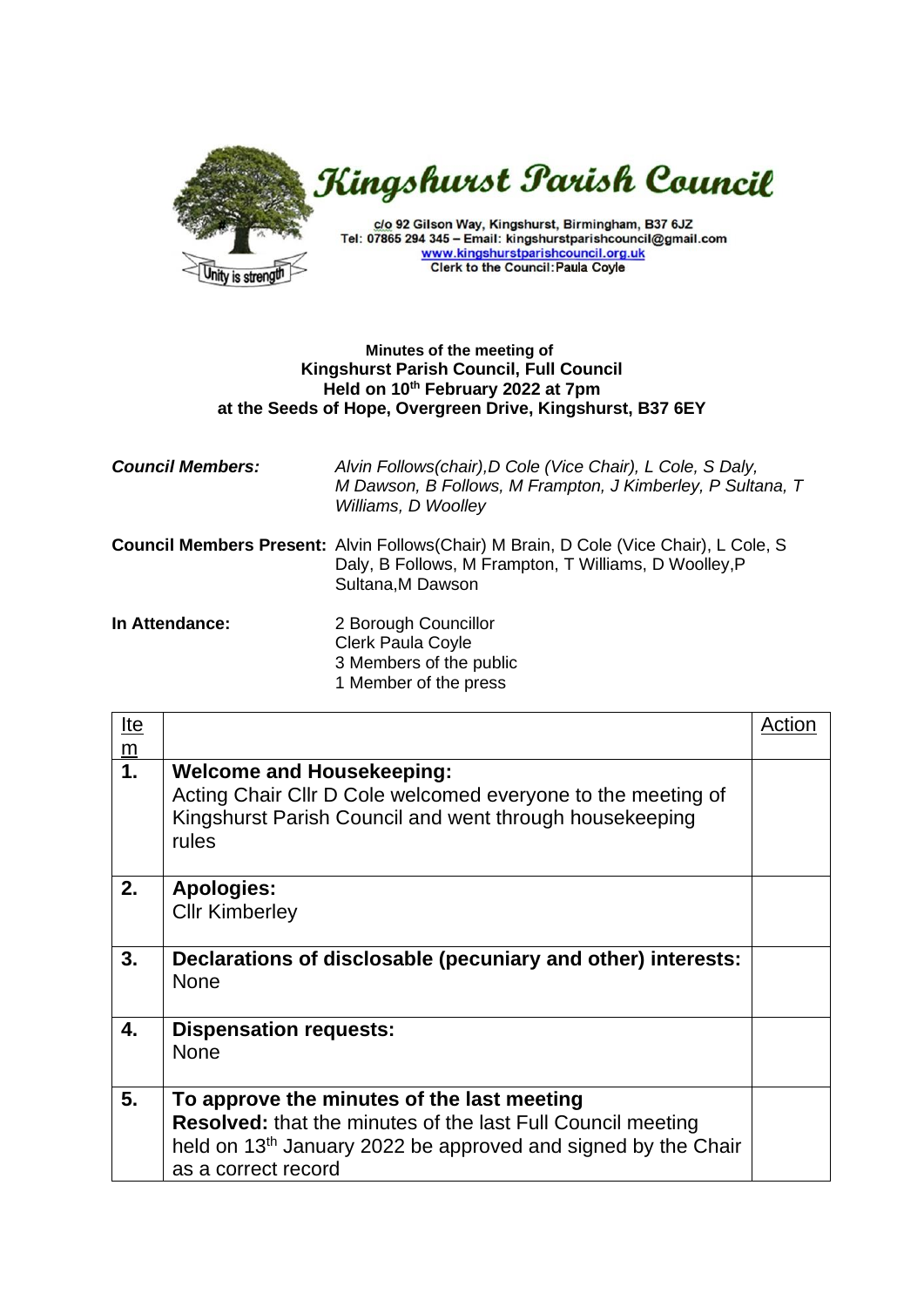| 6.         | <b>Finance:</b>                                                                                                                                                                                              |              |
|------------|--------------------------------------------------------------------------------------------------------------------------------------------------------------------------------------------------------------|--------------|
| 6.1        | Finance - DC apologised for computer systems being down.<br>Agreement to purchase new IT.                                                                                                                    |              |
| 6.2        | Approved Payments; Resolved                                                                                                                                                                                  |              |
| 7.         | To receive reports /proposals:                                                                                                                                                                               |              |
| 7.1<br>7.2 | <b>Saturday Surgery:</b><br>Library Surgeries agreed to take place on alternative Saturday's<br>starting from 26 <sup>th</sup> February 2022. Agreed for the clerk to be the<br>key holder.                  |              |
| 7.3        | <b>West Midlands Police:</b><br>Cllr Cole raised the issue of quad bikes, which have been a<br>long standing concern of Kingshurst residents, and urged the<br>police to do what they can to improve matters |              |
|            | <b>SCH/SMBC Community Space Update(AMcG):</b>                                                                                                                                                                | Financ<br>e  |
|            | CIIr S discussed the community bikes/cycle safe in Babbs Mill<br>Park, Cllr Cole asked if this event could be arranged for the<br>Fordbridge area.                                                           |              |
|            | CIIr C asked if an advertising budget could be sourced from the<br><b>Finance Committee.</b>                                                                                                                 | <b>Clerk</b> |
|            | Clerk to confirm times and dates that residing at the library.                                                                                                                                               |              |
| 8.         | <b>Events Committee</b>                                                                                                                                                                                      |              |
| 8.1        | Clerk to arrange appointment with the Pavilions Manager to<br>make arrangements for the Queens Jubilee 70 <sup>th</sup> Celebrations.                                                                        | <b>Clerk</b> |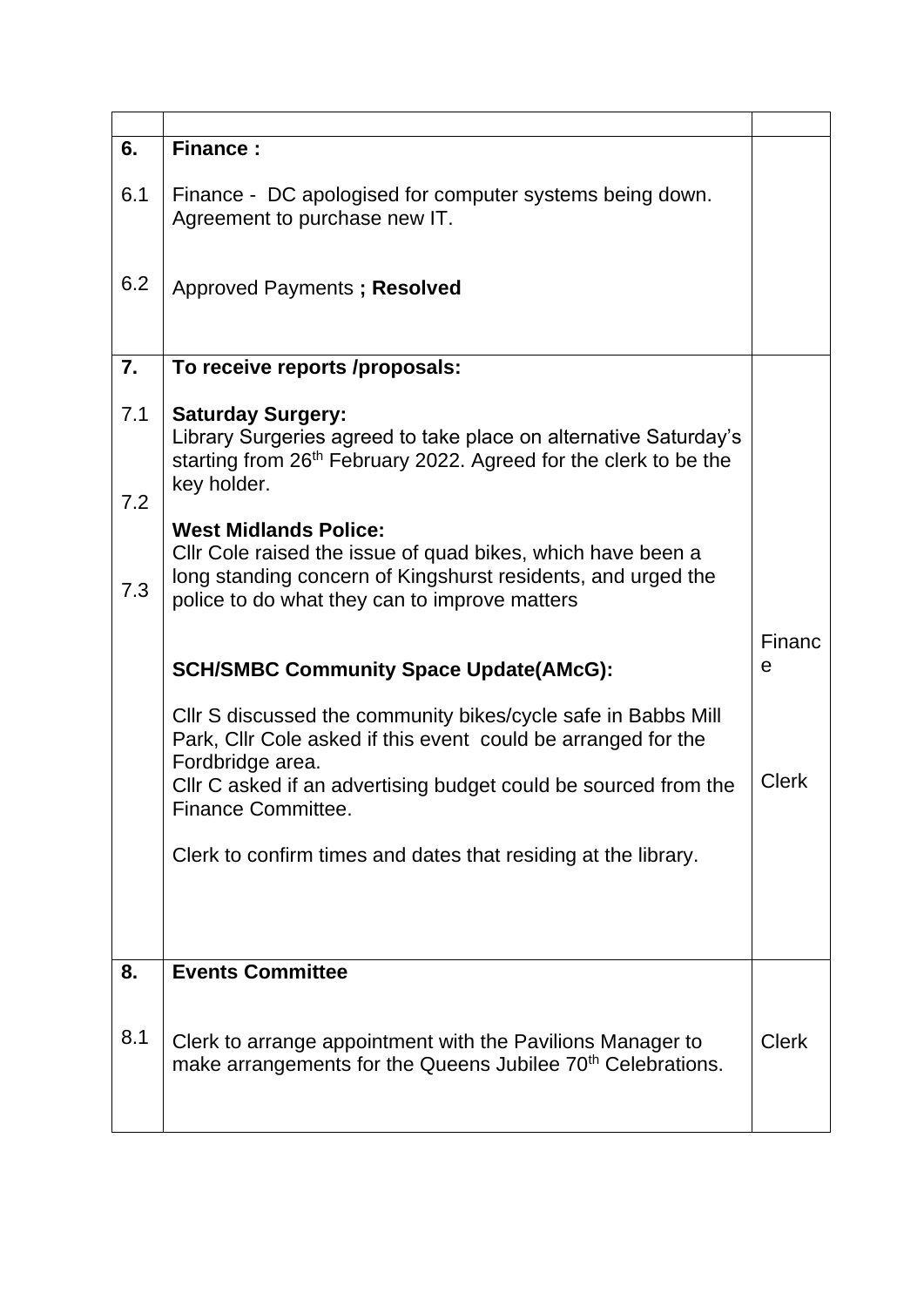| 9.  | <b>Allotments and Jubilee Gardens</b>                                                                                                                                                                                                                                                                                                                                                          |              |
|-----|------------------------------------------------------------------------------------------------------------------------------------------------------------------------------------------------------------------------------------------------------------------------------------------------------------------------------------------------------------------------------------------------|--------------|
| 9.1 | There have been no submitted reports to the parish council<br>from the Jubilee Gardens Committee, however JC has sent a<br>letter requesting the bee hives and poly tunnel at the allotment.<br>As there was no official report the decision was made for the<br>Jubilee Gardens committee to be disbanded and a new<br>committee to be formed with the full support of the parish<br>Council. |              |
|     | The KPC has acknowledged that the right documentation/good<br>practice was not put into place at the beginning of the project<br>and therefore moving forward this need to be in place.                                                                                                                                                                                                        |              |
| 9.2 | The clerk has drawn up new policies and an application form,<br>so any future allotment holders are aware of the terms and<br>conditions. This includes bee hives.<br>Resolved: That the Council disbanded the Jubilee gardens<br>Committee, and agreed to form an new one compliant with<br><b>Parish Councils standing orders</b><br>CIIr B arrived after the decision made above.           | <b>Clerk</b> |
|     | TPO tree's to be put onto the agenda for next meeting.                                                                                                                                                                                                                                                                                                                                         |              |
| 10  | <b>Public Participation</b>                                                                                                                                                                                                                                                                                                                                                                    |              |
|     | • New manager of Pavilions Club introduced himself and is<br>looking forward to a good working relationship with the<br>community and KPC.                                                                                                                                                                                                                                                     |              |
|     | Question raised about the development of Kingshurst,<br>Cllr Cole advised that demolition has begun and clearing<br>of the space unit.                                                                                                                                                                                                                                                         | <b>Clerk</b> |
|     | Clerk to ask Co-op to remove banner                                                                                                                                                                                                                                                                                                                                                            |              |